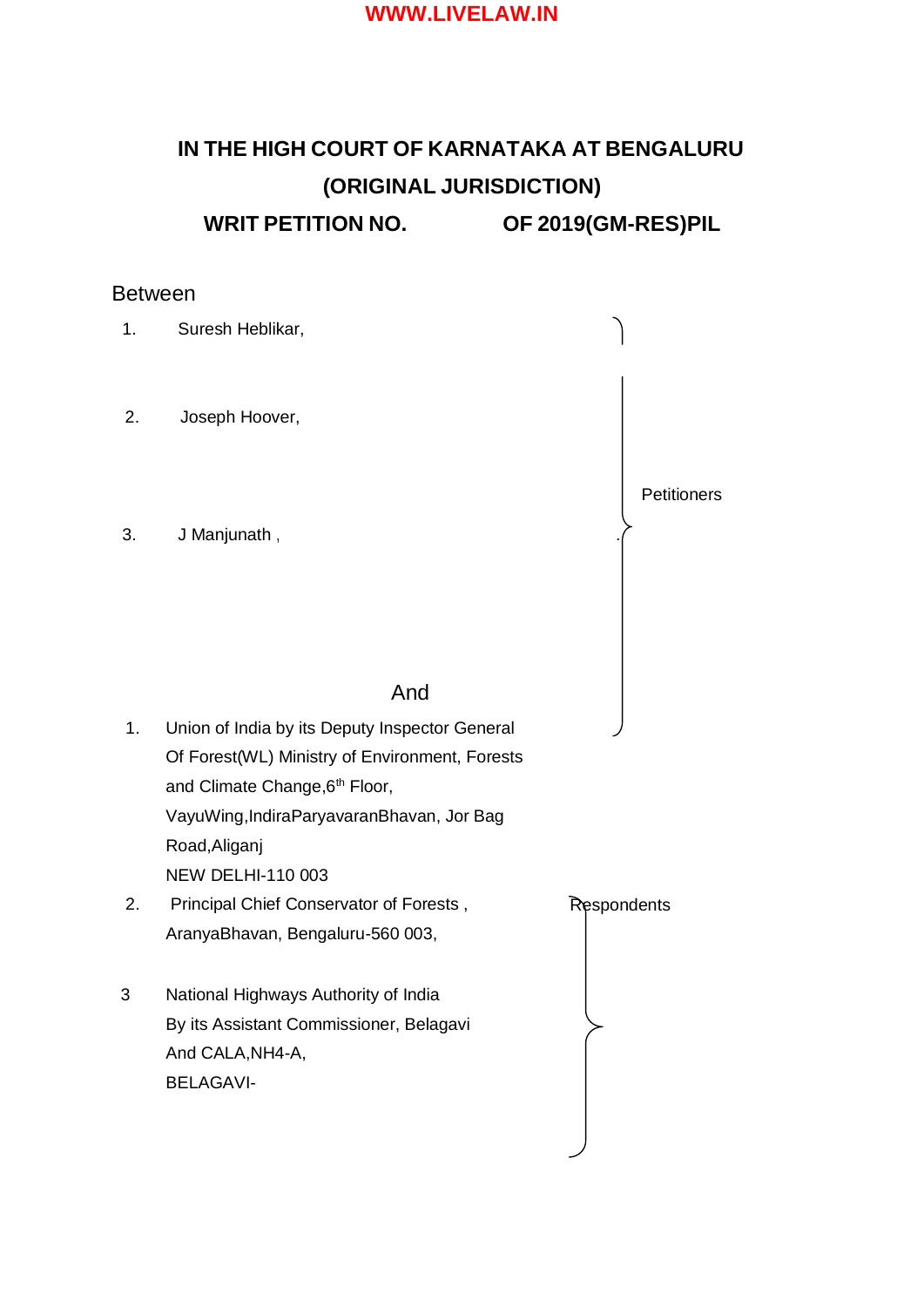## **MEMORANDUM OF WRIT PETITION UNDER ARTICLES 226 AND 227 OF THE CONSTITUTION OF INDIA**

The Petitioners in the above matter seeks leave of this Hon'ble Court to file the Petition as Public Interest Litigation. The Petitioners have no personal or vested interest in the matter.

- 1. **Petitioner No.1**, Mr. Suresh Heblikar, belongs to Dharwad, a place known for arts, culture, poets and writers. He has nearly twenty years of experience in Films and Environment. He is also a powerful environmental voice in regional T.V channels representing environmental issues. He is a recipient of several awards like the Rajiv Gandhi Environment Award, Citizen Extraordinaire Award, United Nations – OSIRIS F.A.O Award to name a few from Govt of Karnataka, Rotary International and 19th Agro film festival 2002, Nitra, Slovakia.
- **Petitioner No. 2.** Mr. Joseph Hoover, is an independent who had formerly worked in Indian Express, Deccan Herald and Times of India for 24 Years and have been involved in wildlife conservation for over three decades. He is a former member of the Karnataka Wildlife Advisory Board. He has been successful in engaging international cricketers in wildlife conservation, including Sachin Tendulkar, Anil Kumble, RahulDravid amongst many other icons. Instrumental in organising the Wildlife Service Award under the Crickerters for Wildlife Conservation banner.
- **Petitioner No. 3.** Mr. ManiunathJ. belong to an agricultural family of Kollegal town in Chamarajanagar District.

a registered society under the registrar of societies, Bengaluru. He had been officially monitoring Wildlife Offences in Chamarajanagar and Mysore District and attending court cases on behalf of the Chief Wildlife Warden as per letter dated 12-1-2004 for 8 years under the Chairmanship of two Chief Wildlife Wardens, Karnataka. He has over 30 years of experience in Elephant corridor restoration and conducting several legal workshops for department of Forest all over and Tamil Nadu.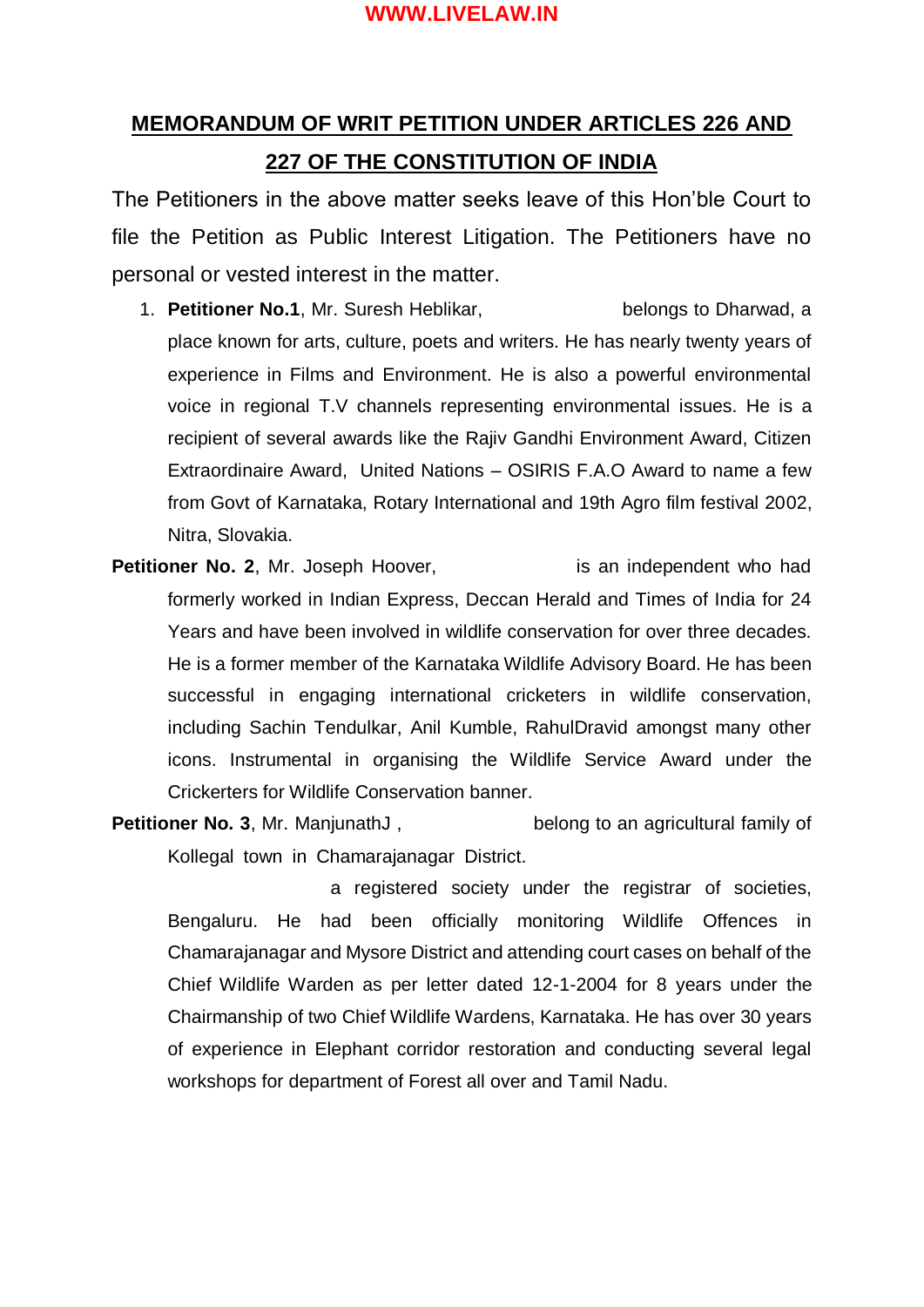- 2. It is submitted that there was a report on 22,000 trees being felled for the widening of NH4A in Deccan Herald as of 30<sup>th</sup> Oct 2018. The report highlighted that trees were felled in Khanapura-Londa as DilipBuildconLtd, a Madhya Pradesh-based company has decided to start the work on road widening. This news report alerted concerned citizens of Belgaum and they conducted field visit to ascertain the facts on field. It was seen that modern machinery were used to bring down huge girth sized trees in these sections at a very fast rate.
- 3. There were multiple field visits by concerned citizens to the entire stretch of NH4-A in Nov 2018 and Dec 2018 after local citizens alerted us. The local groups at Belgaum were in the meantime collating more information related to the tree felling.
- 4. The newspaper reports claimed that an overall 22,000 trees were planned to be felled in this stretch. However, when we visited the area, we saw many low girth sized trees being felled without any marking on it. It is also brought to your notice that as many as 1 Lakh trees of varying girth size will eventually be felled considering the very dense forests that belongs to Eco Class I. During our field visit we have seen many trees that were cleared and felled without any accountability. Many of the tree species felled are species that do not perform well in disturbed areas and is impossible to raise with human intervention. When compensatory afforestation is being planned, the rich species diversity that was lost due to this felling is never considered. Compensatory afforestation is implemented by monoculture of timber species in place of the diverse naturally regenerated rich tropical wet evergreen forests!
- 5. As on 14<sup>th</sup> Jan 2019/16<sup>th</sup> Jan 2019, several petitions were submitted to Sri. SANDEEP DAVE, IAS ,Additional Chief Secretary to Government ,Forest, Ecology and Environment Department, Karnataka Govt Secretariat, Bengaluru, Karnataka , ShriVijayakumarGogi, IFS, Principal Secretary to Govt (Forest), Forest, Ecology and Environment Department, Karnataka Govt Secretariat, Bengaluru, Karnataka and Regional Director, Ministry of Environment, Forests and Climate Change, KendriyaSadan, IVth floor, E&F Wings, 17th Main Road, IInd Block, Koramangala, Bengaluru by various individuals and civil society groups to stop any large scale felling of trees on an immediate basis. The copies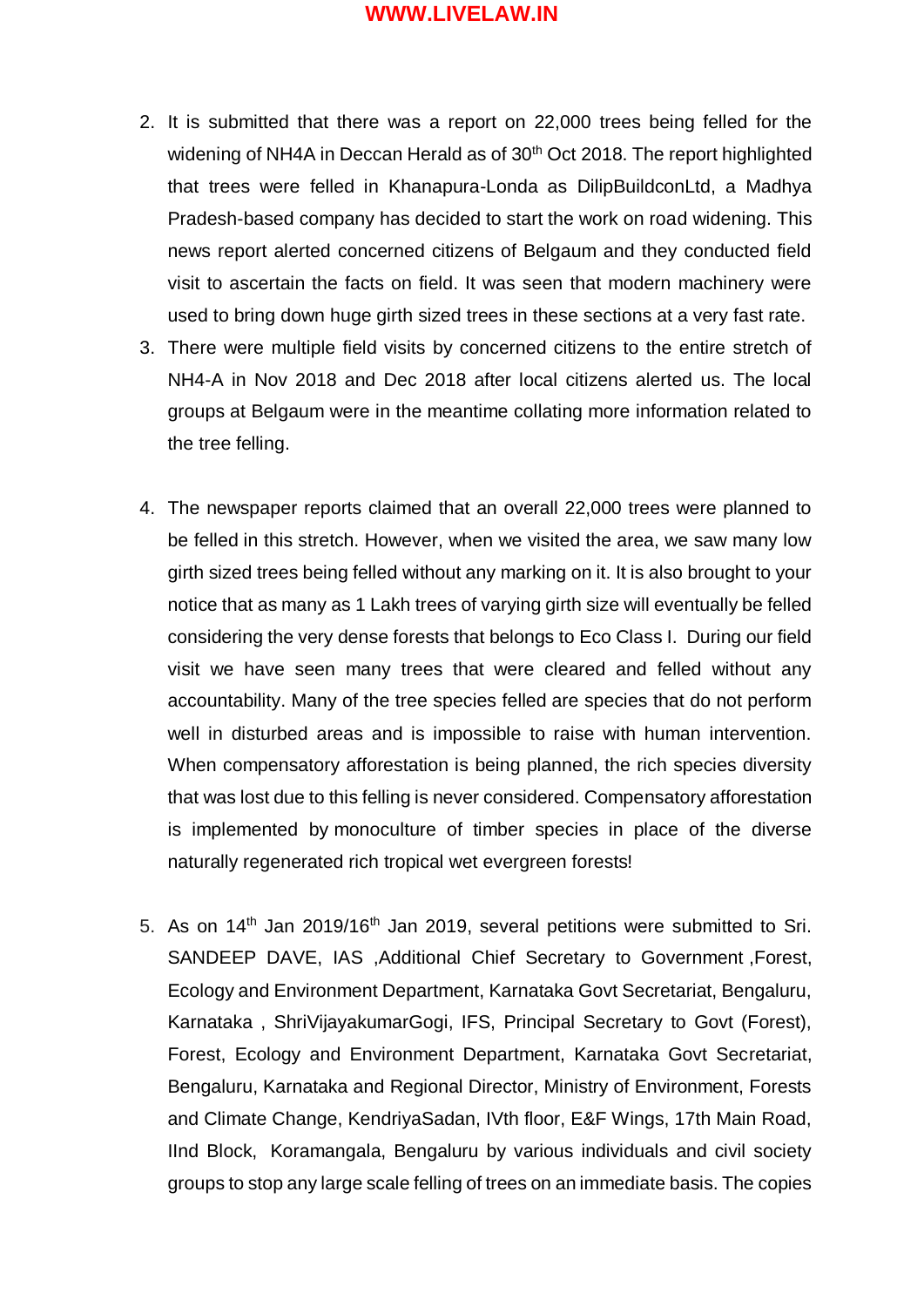of the same are produced herewith as Annexure A, A1 to A5. This representation was given in view of the recent Public Notification issued by the 3<sup>rd</sup> Respondent for Land Acquisition from private land owners in and around various villages of Belgavai and surrounding places vide Notification No. LAQ/NH4-A/CR-1675 dated 13-11-2018 the copy of which is produced herewith as Annexure 'B'.

- 6. It is submitted that conserving the natural heritage of the country can be only achieved by preserving the remaining natural forests with the vast variety of flora and fauna, which represent the remarkable biological diversity and genetic resources of the country" and "Checking soil erosion and denudation in the catchment areas of rivers, lakes, reservoirs in the "interest of soil and water conservation, for mitigating floods and droughts and for the retardation of siltation of reservoirs." An ecosystem that is highly stable over a period of several centuries may be highly fragile in a short-term perspective. Even if there are several proposed meanings of stability and fragility in an ecosystem, they basically relate to the relative changes in species abundances and in species composition. Ecosystem fragility relates to the degree of change in species. In view of the environmental sensitivity and ecological significance of the Western Ghats region and the complex interstate nature of its geography, as well as possible impacts of climate change on this region, it has become inevitable to conserve effectively the ecological fragile lands, minimizing the reduction or degradation of these ecosystems and biological diversity therein, which evolved through years.
- 7. Western Ghats stretch in Karnataka is home to one of the last remaining tropical wet evergreen forests. Western Ghats is a biodiversity hotspot and is a declared world heritage site by UNESCO. The flora in Very dense forest of Eco Class I belong to the rare, endangered and threatened species that are difficult to be raised and planted. Also, CAMPA does not consider any diversity conservation of tree species that are lost due to felling. It is done with timber species as a goal and is eventually executed as a monoculture of timber species elsewhere. Thus, the ecological services lost due to such large-scale felling of diverse very dense forest is never compensated for by the user agency nor by the Forest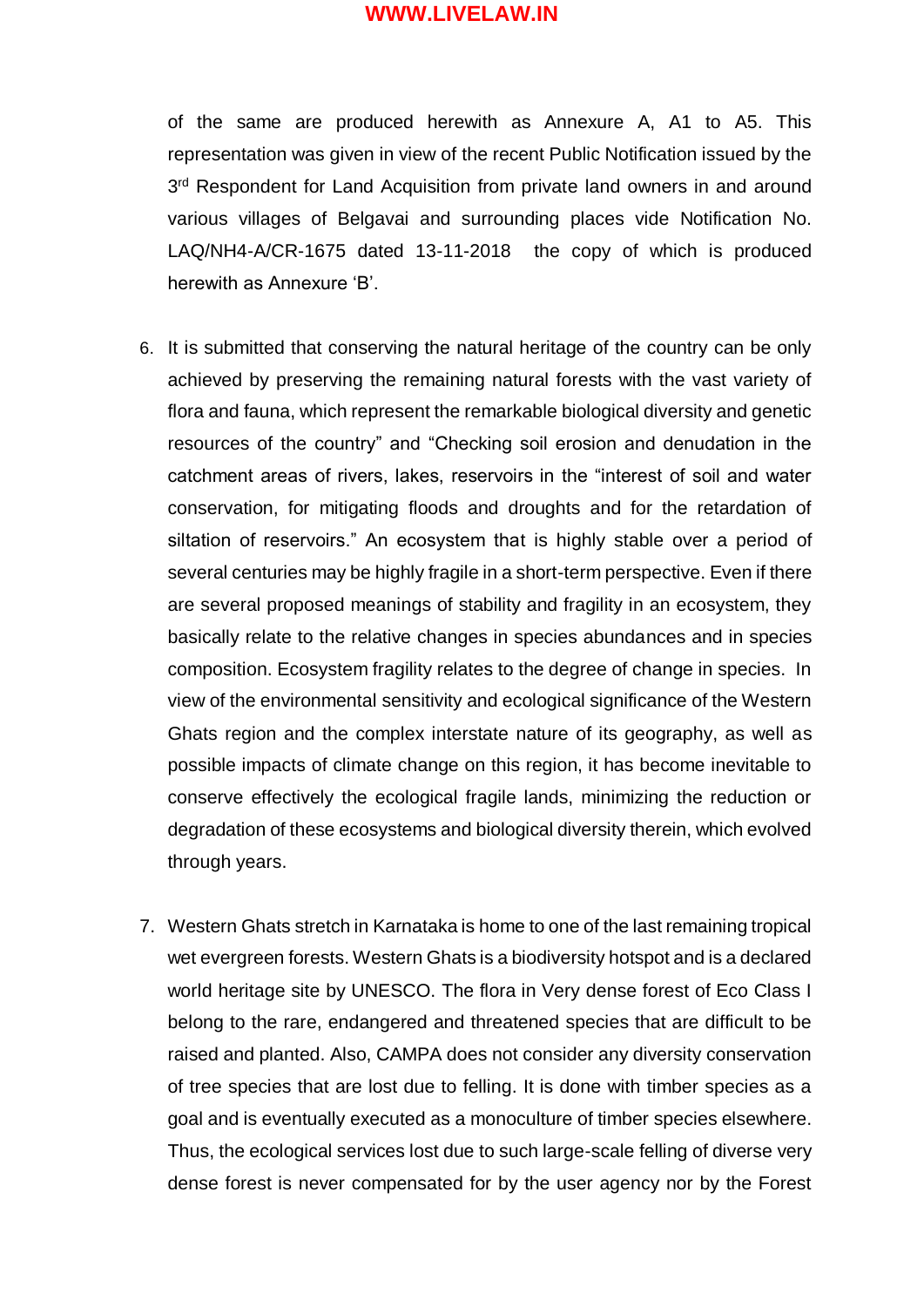department. Most of these species of trees support the food security of large biodiversity including elephants; which the monocultured species fail to address thus increasing human elephant conflicts in the nearby farmlands. Elephants and other ungulates are forced to come out in search of food and water when the forests are depleted of its' original tree cover and diversity.Four Kali Hydel projects there have been similar forest diversions that have resulted in loss of more than 50,000 HA of forests. This has already impacted the ecology of Uttara Kannada and Belagavi in Western Ghats, affecting the rain cycle and subsistence of local communities. A study done by IISc has been reported in Deccan Herald newspaper on 31<sup>st</sup> Dec 2018 as per Annexure 'C' which has revealed that there has been a decline in evergreen forest cover from 61.8% in 1973 to 37.5% in 2016. During the same time, the dry deciduous forest reduced from 7.82% to 2.24% in the catchment areas.

- 8. It is humbly submitted that as per the letter dated 21-11-2012 by Chief Conservator of Forests, the diversion is for 93.568 Ha of forest land from 0.00 Km to 84.12 Km in Belgaum and Haliyal forest divisions. Out of the 93.568 Ha , 53.744 Ha is proposed to be diverted in Belgaum Division and 39.824 Ha is diverted in Haliyal division. It is submitted that this report mentions about an important elephant corridor where the proposed road passes between Wildlife Sanctuary and forests of Khanapur and Jamboti. This report in point number 7 mentions that " *keeping in view the sensitivity of the proposed forest area, consent of the Chief Wildlife Warden and Principle Chief Conservator of Forests (Wildlife) and National Board of Widlife to be obtained for implementing the road widening for NH4A*". The Karnataka Forest Department has not been able to produce the consent letter of Chief Wildlife Warden and National Board of Wildlife. It is thus submitted that the entire tree felling done in the stretch of NH4A is hence illegal without the consent of Chief Wildlife Warden, PCCF and NBWL. The letter No A5(3) GFL-CR-104/2011-12 dated 21-11-2012 is hereby submitted as Annexure 'D'.
- 9. It is submitted that while NH4A is from Belgaum to Goa, there is no approval for road widening that passes through Mollem Wildlife Sanctuary and Mahaveer National Park in Goa State. As per the decision taken by the Standing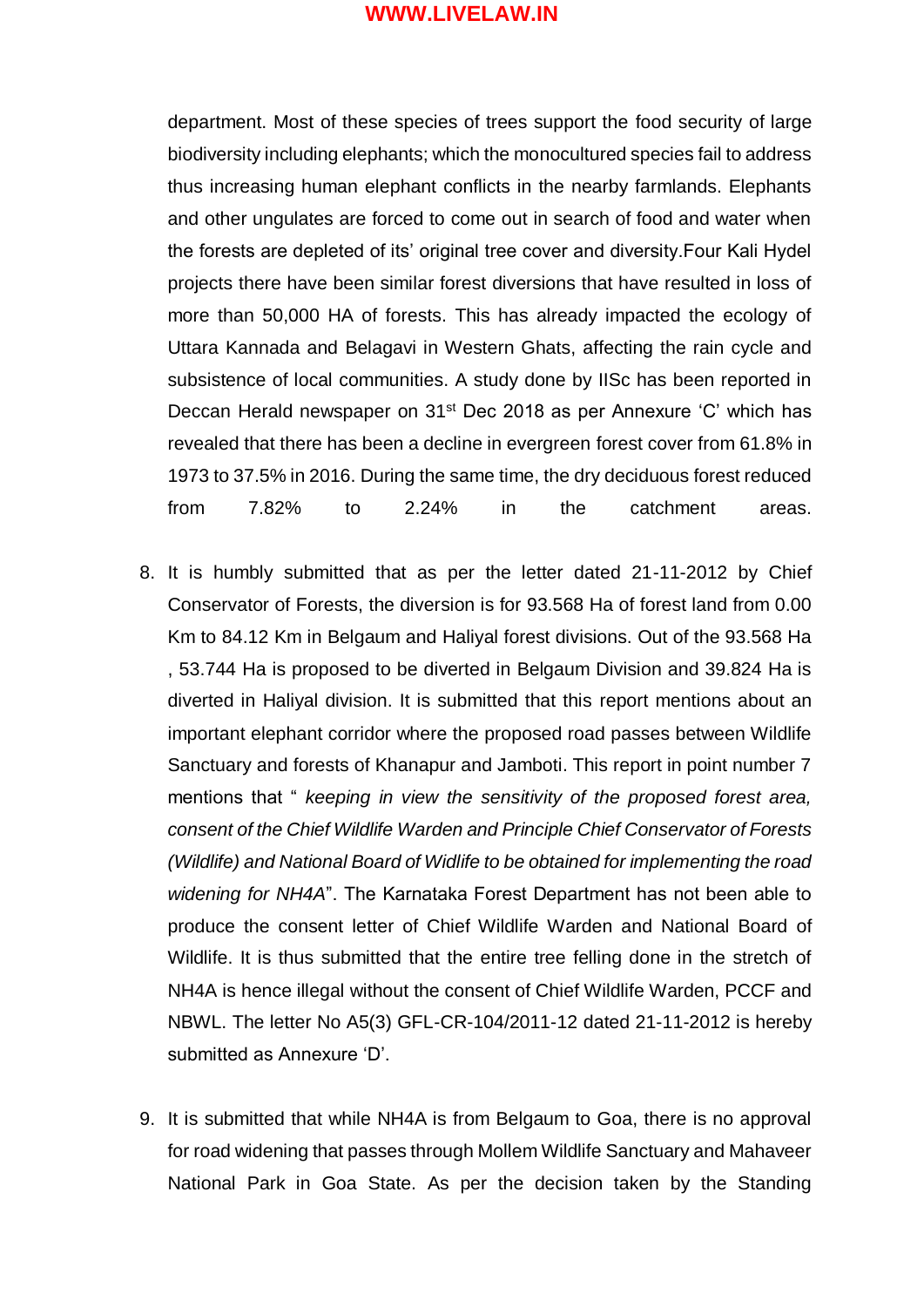Committee of the NBWL in its 28th Meeting held on 20th March 2013, the approval of the National Tiger Conservation Authority (in case of Tiger Reserves) and concerned State Boards for Wildlife in case of non-Tiger Reserve for other PAs., must be obtained. The recommendations of the subcommittee is herewith produced as Annexure 'E'. Tree cutting in Karnataka prior to procuring approval for widening in Goa inside two Protected Areas is a hurried effort to conceal the illegality behind the act in Karnataka.

- 10.It is pertinent to note that after the tree felling inside some of the critically eco fragile zones, NHAI has called for private land acquisition notification in Deccan Herald as on 3<sup>rd</sup> Jan 2019. This also proves that there is a hurried effort to clear every single tree inside the forest land without even ensuring that the land acquisition process for the entire length of NH4A is completely by involving all stakeholders.
- 11.The total number of trees cleared is also estimated at a much lower number than the felling executed on the field for the distance mentioned. With the highly efficient machinery available for cutting trees, several thousands are felled without much monitoring on site by department of forests. The WRI satellite image maps clearly states that "Most of the landslides in the Kodagu region happened due to slope failure along the roads as observed in the following WRI India generated maps of the landslide-affected areas.". In the above scenario of unpredictable heavy rains in the region and loss of green cover causing deleterious impacts on the slope stability, it is brought to your notice that the unscientific tree felling of such large scale would mean risking the lives of the local villages to the wrath and impact of large-scale landslide and devastation in the name of connecting urban cities across two states. Road widening in such hilly and steep terrain has proven to cause landslides during heavy monsoon similar to the landslides in Kodagu and Wayanad in Aug 2018. Taking from example of steep slopes on the Western Ghats where slope stability is primarily taken care by the deep root structures of the large trees with buttress roots. It is a proven scientific fact that these older than 100 years grandmother trees in the Western Ghats eco system not just prevent large scale landslides but also provide ecosystem services of water harvesting, diversion and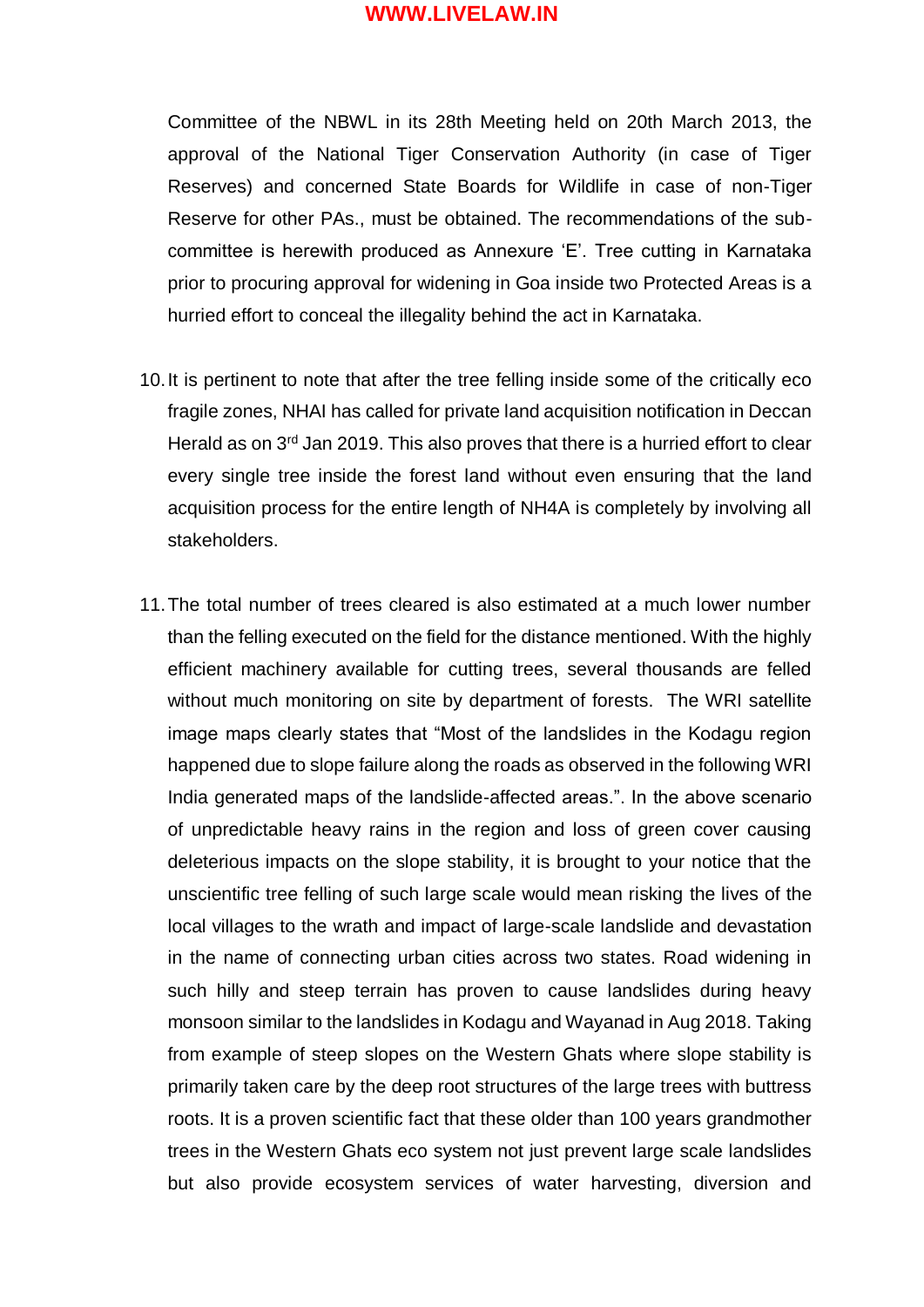management with leaf litter falling on the soil surface every year. This leaf litter acts as a primary sponge to regulate the flow of excess water that falls during monsoons. Every inch of leaf litter lost would reduce the water holding capacity of the landscape thus reducing the capacity of the first order streams in these landscapes to flow during periods of no rain. Large-scale tree felling in such eco fragile landscape will mean we are putting the entire population of humans and other species at severe risk during the next heavy rain.

- 12.It is submitted that the area around this region where the trees are being cut down is very important and vital as it brings very heavy rains for Belgaum, Uttar Kannada and Dharwad. Rivers such as Kali, Mahadayi, and Malaprabha originate in this region and is primary to the existence of millions of farmers who are farming for subsistence in this region. It is submitted that many of these regions are already undergoing severe farming crisis with the burden of farm debts. Any change in the water availability from these rivers due to human interference could mean such large-scale developmental projects are depriving the very existence of thousands of farmers dependent on these rivers and landscape for their daily subsistence.
- 13.It is submitted that the recent floods and landslides of Aug 2018 in Kodagu has brought out the critical question of hill slope management while implementing developmental projects. There were two scientific reports supported with detailed satellite images that proved how roads are the primary cause of triggering landslides. The World Research Institute's satellite images of the recent Kodagu landslide and how roads have triggered these landslides as there were overall 765 landslides in Kodagu and Kerala during Aug 2018 as per Annexure 'F'.
- 14.It is hereby submitted that the "Inspection Note of Sri P Sridhar, IFS, Additional Principal Chief Conservator of Forests as of 10<sup>th</sup> Jul 2012 clearly states the critical nature of this landscape from the floral and faunal perspective. The report dated 10<sup>th</sup> July 2012 mentions about the stretch beyond Anmod is of thick evergreen forest where ideal no road expansion should be permitted in such pristine ecosystem. It also highlights how any additional area diversion in the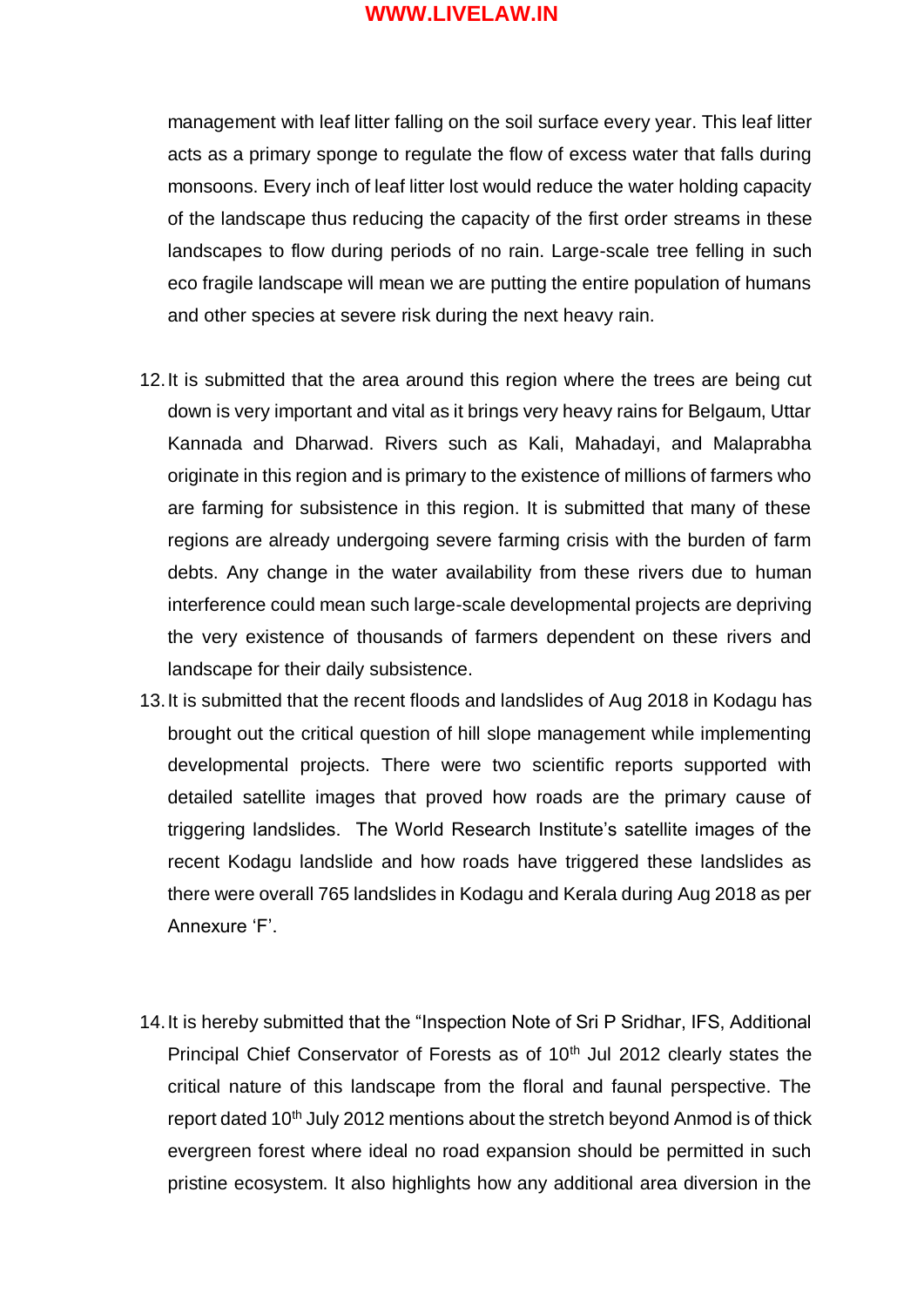steeper gradient could have serious ecological ramifications. The Inspection report dated 10<sup>th</sup> Jul 2012 is produced herewith as Annexure 'G'.

- 15. The stretch from 15.75 kms to 29.01 kms is proposed as a 45m wide 4 lane road and from 36.933 kms to 60.710 kms as a 26m wide 2 lane road. Nearly 14 kms of this road passes through thick forest, which is home to elephants, tigers, leopards, black panthers and king cobras. Many sections of this road are critical wildlife corridors and are declared as Dandeli elephant reserve in the Govt. of Karnataka notification vide letter no. F.No.7-2/2012-PE dated 27-03-2015. The proposed road passes through a critical elephant corridor between Dandeli Wildlife Sanctuary and forests of Khanapur and Jamboti. This Elephant Reserve has been declared with its' buffer zones clearly mentioned. Kanhapur, Belgaum, Haliyal are divisions that are part of the buffer zone of elephant reserve as per this notification. As per F. No. 6-10/2011 WL dated December 2012, obtaining recommendations of the Standing Committee of NBWL under the Wild Life (protection) Act 1972 with respect to the areas, for which this process is mandatory under the law, and also in compliance to relevant Hon'ble Supreme Court orders. The copy of the notification is produced herewith as Annexure 'H'
- 16. It is also submitted that there are critical elephant corridors in this section that are the primary gateway of gene pool exchange for elephants in the Dandeli Wildlife Sanctuary. Disrupting elephant corridors have proven fatal in the past where it primarily triggers increased human-elephant conflicts in the region due to severe stress the pachyderms have to undergo for traversing through the disintegrated ancient routes. Any highspeed highway or railway lines have proven detrimental to the elephant population. It is impossible for large elephant herds to cross the wide roads with calves. Often, the calves get stuck in the divider and is exposed to speeding vehicles. Any 4 lane highway is built for vehicles speeding at 100 Km/ Hour. Elephants and other species like ungulates, reptiles will not be able to gauge the speed of the vehicle approaching to cross the wide road. These species will have to wait for hours before crossing the road and reaching out to areas with water availability. It is also in the interest of nearby farmers that projects with such deleterious impacts are avoided.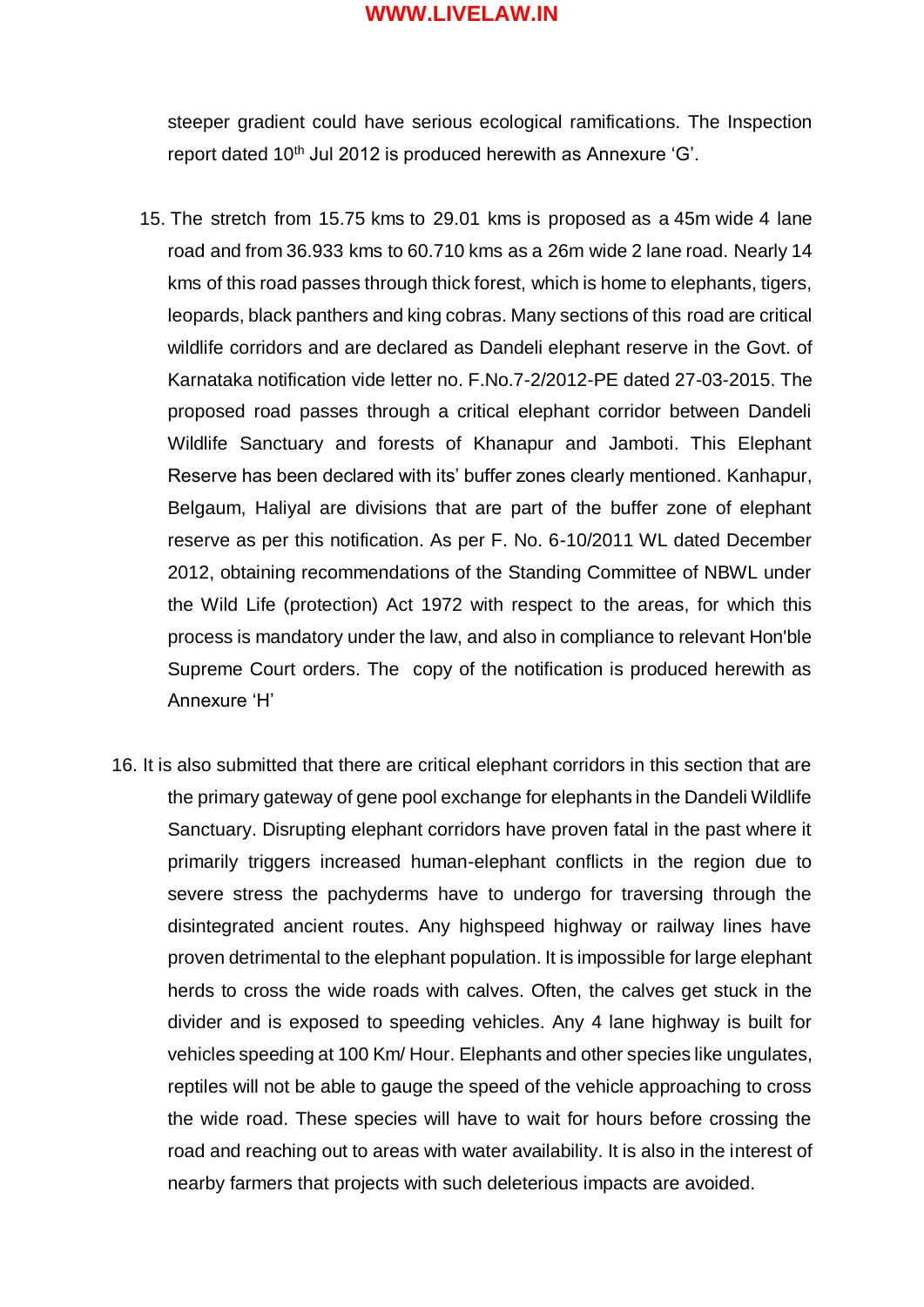- 17.It is pertinent to note that wildlife all over the country where there has been large scale linear intrusion are facing severe threat due to speeding vehicles. Bandipur is an example where the night traffic through a National Highway has been banned by the Supreme Court considering the impact on wildlife. It is submitted that the Ministry of Environment and Forests have also issued Notification dated 4th October 2012 as per Annexure 'J' as a Protected area.*In WP No 17498/2009 before this Hon'ble Court has espoused several important aspects pertaining to wildlife in the area in question and the need to preserve and protect the same from being indiscriminately exposed to risks of road traffic accidents from the heavy flow of traffic flowing through the national highways cutting across the Bandipur National Park and Tiger reserve. This area is also part of the Mysore Elephant Reserve as declared by the Ministry of Environment and Forests , Government of India, giving utmost importance to elephant conservation.*
- 18.Night traffic restraints are there on all roads within Nagarhole National Park vide order dated 11-07-2008. It is submitted that a decision was taken by the monitoring committee that a 14 Kilometer diversion shall be taken up to completely avoid the usage of 10 Km of the existing Mysore-Manantavadi road passing through the Nagarhole National Park to ensure greater protection of wildlife of the region. The Hyderabad-Srisailam road passing through the NagarjunaSagar- Srisailam Tiger Reserve is also closed from 9 PM to 6 AM.
- 19.It is pertinent to note that critical wildlife corridors are the primary reason for imposing restrictions on traffic through National Highways.
- *In WP No 17498/2009, the judgment order quotes "Apart from the fact that some of the animals are getting killed, there has been a change in their behaviour particularly in the case of elephants which venture to go into the neighbouring farmers' lands and villages leading to man animal conflict such as damage to the crop and other properties and human lives. The need for maintaining a peaceful atmosphere during night hours so as to enable the nocturnal animals*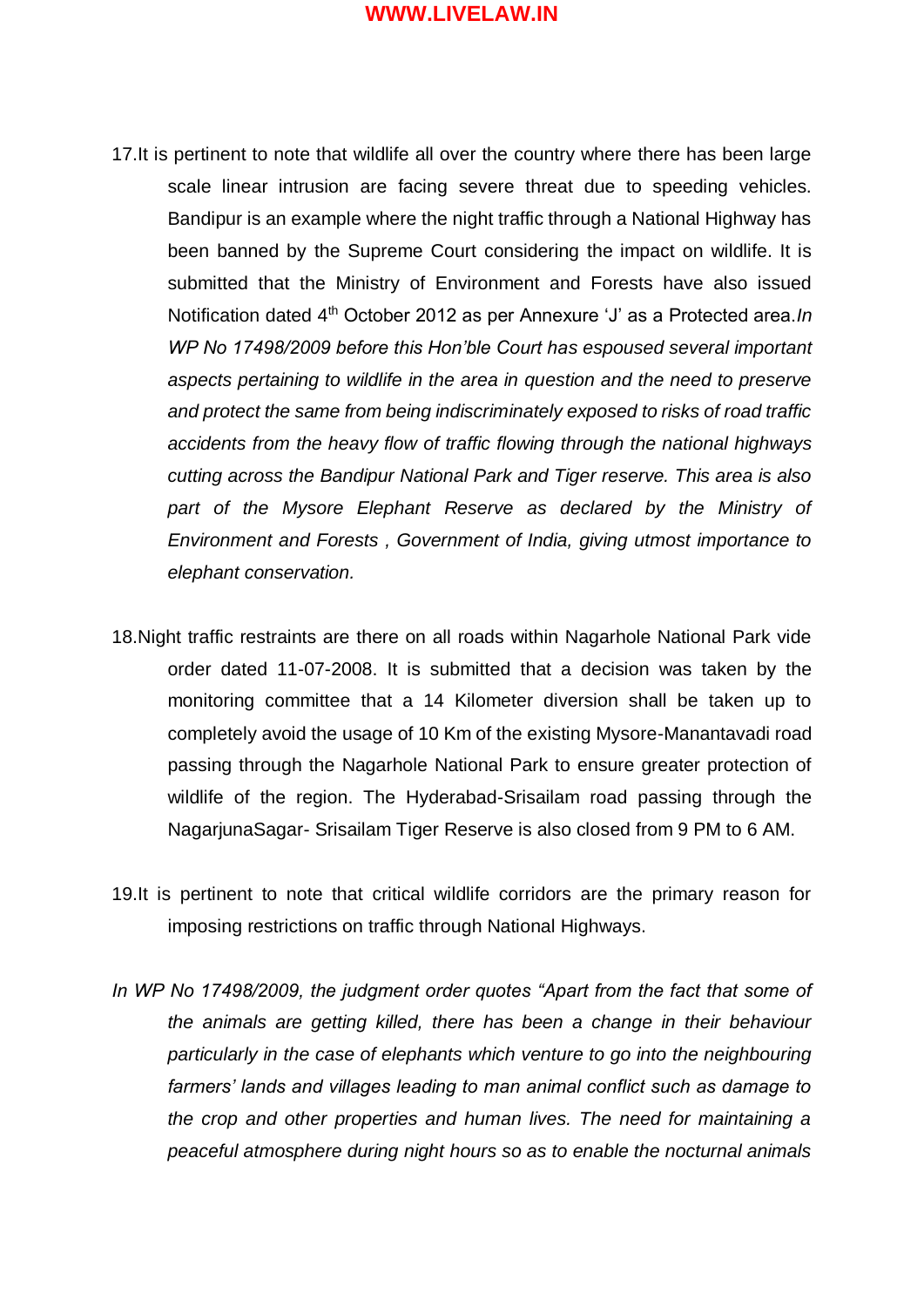*to have peaceful passage through forest area has made authorities to take steps to restrict the night traffic from 9PM to 6AM."*

20.It is submitted that roads have also known to trigger severe man animal conflicts in the landscape when elephant herds have to wait for long hours to cross certain sections of the highway with their young calves. While Karnataka forest department is spending crores of money to mitigate human-elephant conflicts from the state exchequer, it is shocking to note that the department is considering to further fragment the landscape by approving large scale linear intrusion initiatives that create further conflicts. All these in spite of clear directions by the High Court of Karnataka for protection and conservation of elephant reserves through the "Elephant Suo Motto Case".

21.Referring to the Elephant Suo Motto Case in the High Court of Karnataka W. P. No. 14O29 / 2OO8 , upon the death of 25 elephants around Bandipur-Nagahole National Park, The Karnataka task force states that

*a) "The elephant's penchant for feeding on cultivated crops brings it into direct conflict with people. The most obvious patterns and reasons of crop raiding, supported by the scientific studies, are the following:*

- *a) The rapid loss of natural habitat through conversion to agriculture would result in escalated conflict as elephants continue to treat the converted land as part of their traditional home range. Habitat loss directly impacts only those clans or males within whose home ranges the changes have taken place.*
- *b) The fragmentation of habitat increase the chances of this long-ranging species to make contact with cultivated land and indulge in crop raiding.*
- *c) The elephants having tasted crops would continue to prefer this source of food, irrespective of the availability of natural forage in their habitat.*
- *d) Sub-adult and adult male elephants typically have a higher propensity as*
- *e) compared to female-led groups to raid crops by moving out from their native range.*
- *f) Elephants may disperse from their native range due to local habitat pressures, significant reduction in forage through proliferation of*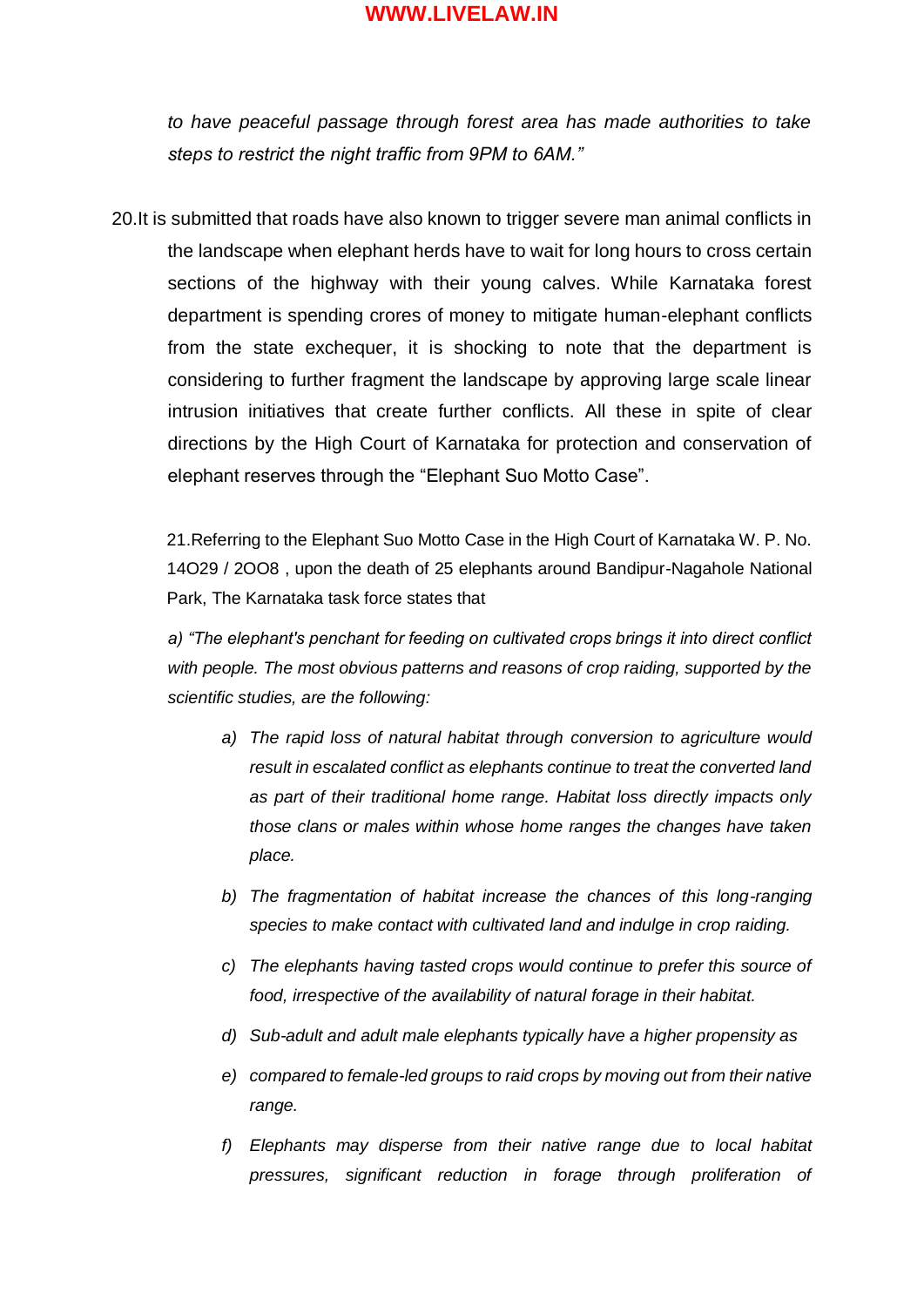*unpalatable weeds or large-scale fire, overabundance in relation to carrying capacity, or adverse climatic events.*

*g) Due to strong inter-clan hierarchies, the elephants tend to disperse into unoccupied areas which are general human use areas.*

*b) Man-animal conflict is bound to be an inevitable issue to be dealt with by not only the experts in the field, but also by involving citizens. Large animals, such as elephants need extensive space to move, breed and feed. When their habitat is fast shrinking, they come in conflict with human beings. Human development interfering with the elephants' migratory paths, breeding grounds and core habitats, would result in an obvious conflict with the elephants. Elephants being migratory wild animals, they require large habitats connected by well-established movement paths called "corridors".*

*c) It is found that man-elephant conflict could be addressed and mitigated in four ways: (1) Introducing barriers such as trenches, fences or repellents such as crackers, watcher squads etc., between the elephant and man; (2) Change in cropping patterns around elephant populated areas to include non-palatable crops, which do not attract elephants; (3) securing corridors for elephant movement; (4) Capture of rogue and problem herds. The first method is only a temporary solution and ought not to impede migration. The second and third measures are critical long-term measures that need to be pursued for finding a permanent solution to man-elephant conflict. The last measure should be resorted to only after identifying rogue animals which could be captured and translocated. The issue of translocation of herds of elephants from one habitat to another is a matter which would require careful and comprehensive consideration. Source: Law of Forests in India - by R.N.Choudhary - 3'dEdition.*

22.It is submitted that in the write up called "Roadkill animals on national highways of Karnataka", as per Annexure 'K' published in Journal of Ecology and the Natural Environment by Wildlife Institute of India, Dehradun on 4 April, 2011 *"Highways passing through national reserves/wildlife sanctuaries have adverse impact upon wild animals. The present survey was conducted to estimate the roadkills on the National Highways NH212 and NH67 passing through Bandipur Tiger Reserve, Karnataka, India during summer and pre-monsoon season at various vegetational levels. The roadkills were monitored thrice a month in each habitat between January, 2007 and June, 2007 and a total of 423 roadkills belonging to 29 species were recorded. Reptiles were the most affected taxa (37.59%)*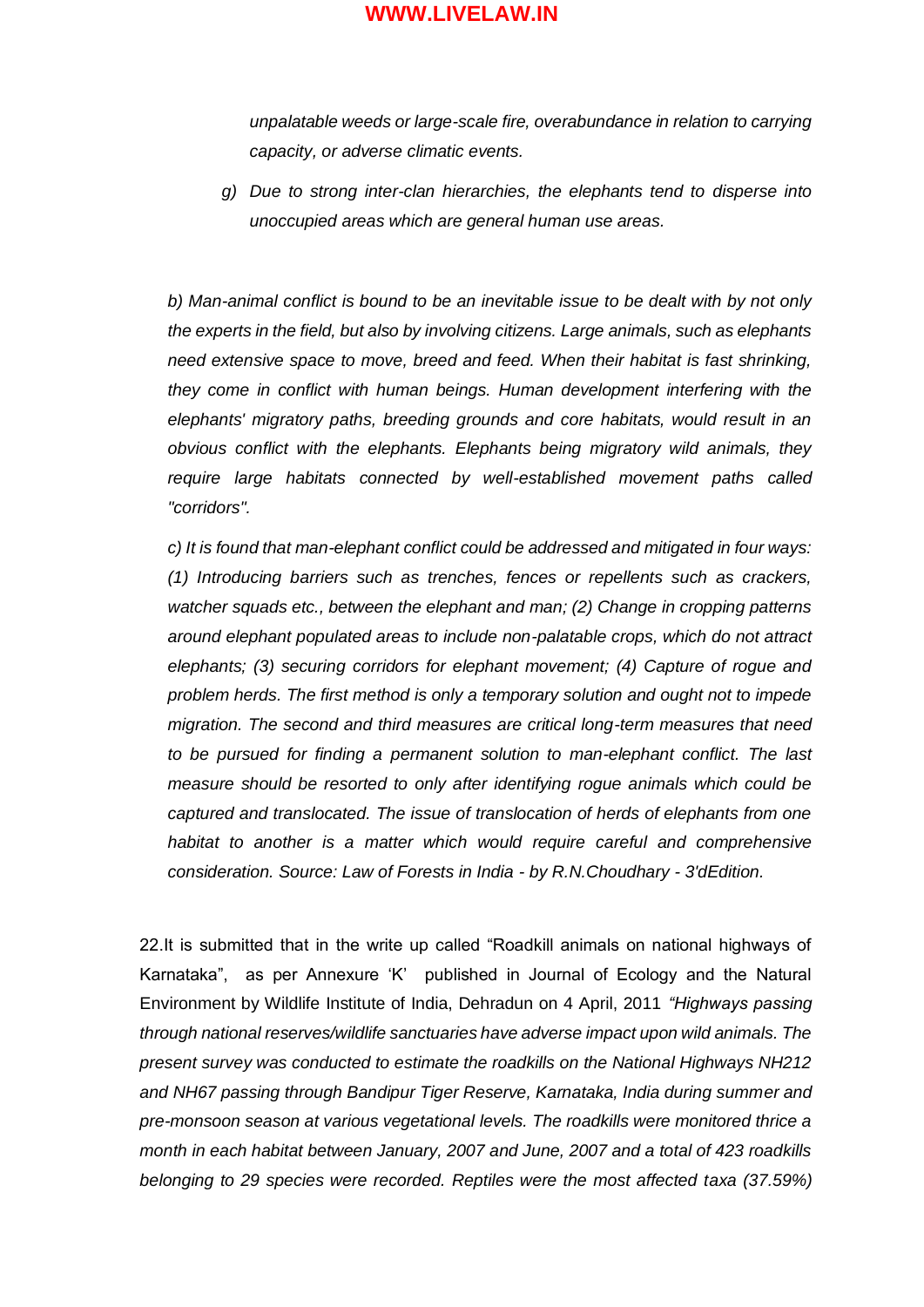*followed by amphibians (29.55%), mammals (19.39%) and birds (13.48%). The variability in season indicated higher roadkills in pre-monsoon (55.6%) compared to those in summer season (44.6%). According to vegetation, the overall roadkill was 50% in mixed deciduous forest and 22.40% in the teak forest and bamboo. Conservation and management implications are essential to prevent the local extinct of faunal and floral."*

23.It is submitted that the Basic Principle of MoEF's recommendation of the sub committee on guideline for roads in protected areas,F.No.6-62/2013 WL, Dated 22nd December 2014as per Annexure 'L'- states- "we wish to reiterate appoint articulated cleanly in the National Wildlife Action Plan 2002-2016, which states that the Ministry of Surface Transport to plan roads, highways, express ways in such manner that all National Parks and Sanctuaries are bypassed and integrity of the PA is maintained wildlife corridors also need to be avoided on mitigative measures need to be employed.

*In planning roads, within and in the vicinity (defined here as roads that are situated inside and within I Km radial distance) of protected areas, we recommend that following*  fundamental principles must be followed in order of priority: Avoidance, Realignment, *Restoration,*

*1, Principle of Avoidance: The foremost option would be to altogether avoid areas that are within or in the vicinity of any Protected Area and to find alternatives that are socially and ecologically more appropriate.*

*2, Principle of Realignment: This follows as a corollary of the first principle, Road projects must investigate and demonstrate that they have considered other alternative*  routes that avoid natural areas of high ecological value. This must be an integral *feature of a project proposal and implementation documents, Realignments must also be developed in a transparent manner through consultation with local communities affected by the routing and subject to ecological and wildlife considerations, User agencies seeking clearances for roads must demonstrate as to how they have taken these factors into account, before their proposals can be considered for approval by the SC-NBWL.*

*3, Principle of Restoration: In natural areas, existing roads that are in disuse (e.g., old logging roads), or evaluated to be inefficient or detrimental to their objects, shall be targeted for decommissioning and subsequent ecological restoration, as the process of assisting the recovery of an ecosystem that has been degraded, damaged, or destroyed,*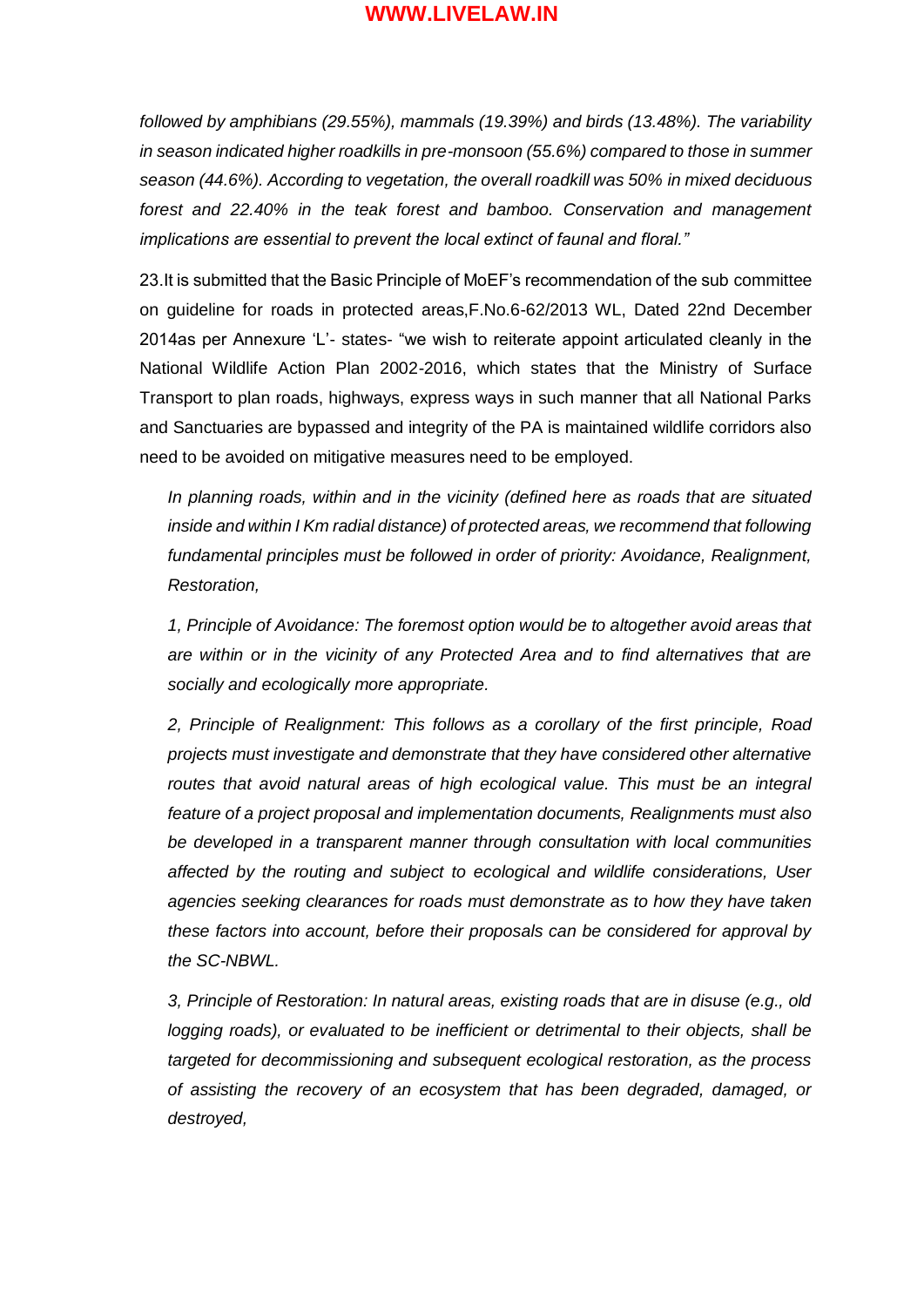It is further submitted that the Government of Karnataka has also issued Notification bearing No. FEE 362 FWL 2014 dated 26-03-2015 as per Annexure 'M' setting up of Dandeli Elephant Reserve spread over the districts of Uttara Kannada, Belgaum, Haveri and Dharwad.

24.The Petitioners respectfully submit that in the absence of alternate and efficacious remedy is filing the Public Interest Litigation Writ Petition under Articles 226 and 227 of the Constitution of India.

25.The Petitioners have not filed any other petition or petitions before this Hon'ble Court on the same cause of action and no other suits or proceedings are pending in any other court at the instance of the Petitioners.

26.The Petitioners produce herewith Court Fee of Rs.100/- as per Karnataka Court Fees and Suits Valuation Act.

#### **GROUNDS**

27.It is respectfully submitted that the Respondent 3 is without getting clearance from the Wild Life Board and not acquiring the required land from the private parties as on today cannot destroy the Elephant Reserve and Dense forest in the District of Balgavi and surrounding districts for the purpose of widening the NH4-A.

28.It is respectfully submitted that the major evergreen trees are, *AglaiamalabaricaSasidh. , BischofiajavanicaBlume ,Chionanthus mala-elengi (Dennst.) P. S. Green, (Mala ilanji) Garciniagummi-gutta (L.) Robs. , (Knemaattenuata (Hook. f. &Thoms.)Warb (Chorapali) Litsea floribunda (Blume) Gamble, AntidesmamontanumBlume, CulleniaexarillataRobyns, Bull.(Mllanpali) Melicopelunu-ankenda (Gaertn.) Hartley, Mallotustetracoccus (Roxb.)Kurz (Sindoori), Meliosmapinnata (Roxb.) Maxim. SyzygiumgardneriThw.,etc* . Many of them coming under the category of Rare Endemic and Threatened plants (RET) (Nayar, 1996 &IUCN, 2000).

Quoting from Hidden life of trees by Peter Wohlleben" For reaching sexual maturity, some trees have to reach 150 years of age. 8ft trees can be 80 years old and these 80 year old trees under a 200 years old mother tree might have to wait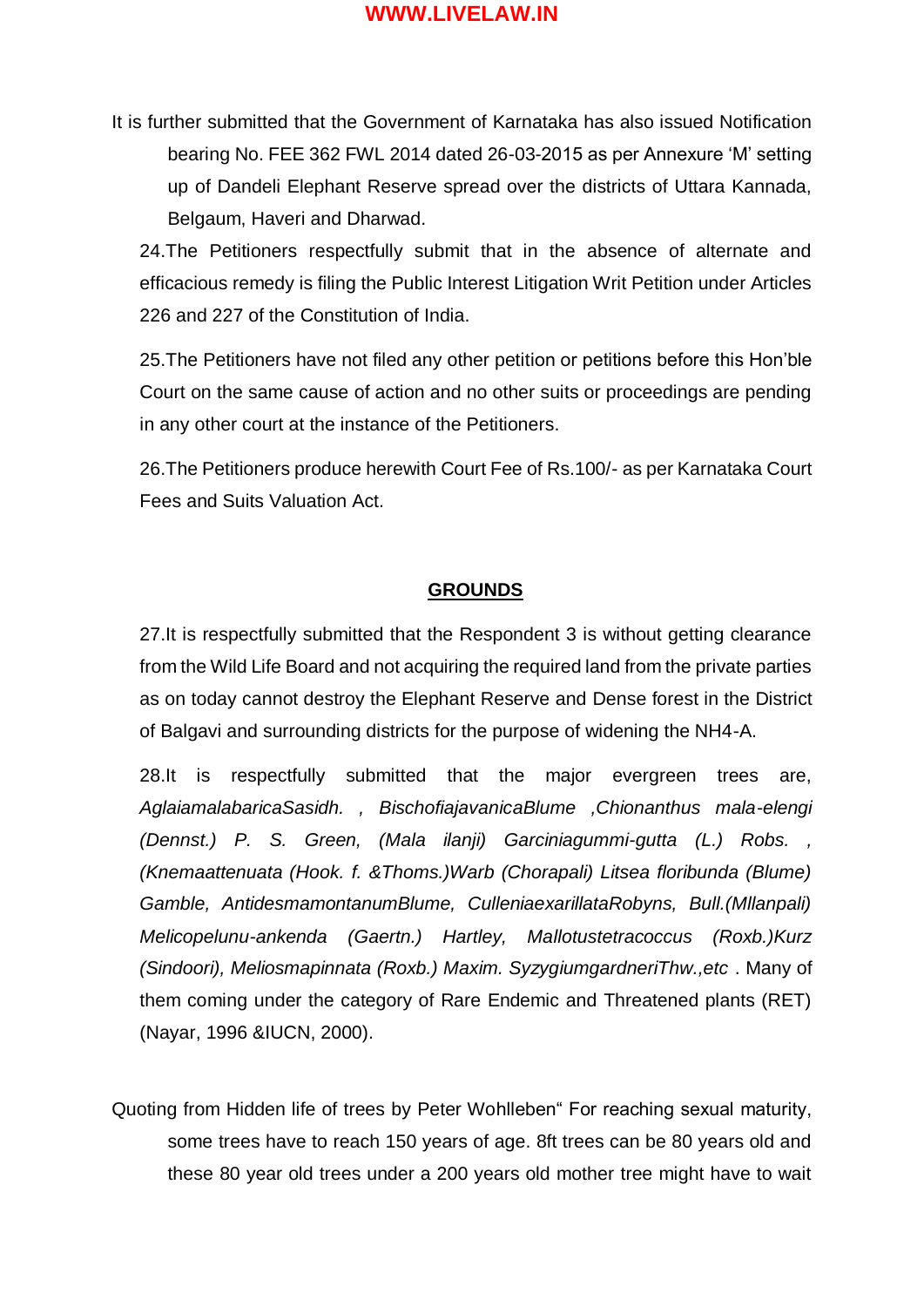for another 200 years to gain growth in a very dense forest. They grow fine hairs in tree roots to suck up moisture pairing with fungi – mycelium. Older the tree, the more quickly it grows." Many trees that are marked for cutting in these pristine tropical wet evergreen forests of Belgaum and Haliyal Divisions belongs to rare / endangered and threatened species. Many are lower girth size, which doesn't mean the trees are not old trees. No compensatory afforestation can conserve these floral species and the damaged eco system.

29.It is respectfully submitted that in the case of KM ChinnappaVs UOI -AIR 2003 SC 724 in paragraph 17 and 29, the Apex court dealing with Art 48A and Art51(A)(g) impose obligations on the State and the citizens of India to protect and improve the natural environment including forests, lakes , rivers and wildlife and to have compassion for living creatures. In paragraph 29, it is stated as under :

> " The tide of judicial considerations in environmental litigations in India symbolises the anxiety of Court in finding out appropriate remedies for environmental maladies. At global level, the to live is now recognised as a fundamental right to an environment adequate for health and well being of human beings …. "

30.It is respectfully submitted that in the letter dated 21-11-2012 by Chief Conservator of Forests, it is stated that the approval shall be given subject to the approval of Chief Wildlife Warden and National Board of Wildlife. In the absence of consent letters from Chief Wildlife Warden and NBWL, it is a clear violation of Section 2 Forest Conservation Act where a 3<sup>rd</sup> party user agency is allowed to fell trees inside forest land.

31.It is respectfully submitted that the Government. ofIndia vide letterNo. F.No.7- 2/2012-PE dated 27-02-2015 Elephant Reserve has approvedand accordingly Government of Karnataka declared with its' buffer zones clearly mentioned. Kanhapur, Belgaum, Haliyal are divisions that are part of the buffer zone of elephant reserve. As per F. No. 6-10/2011 WL dated December 2012, obtaining recommendations of the Standing Committee of NBWL under the Wild Life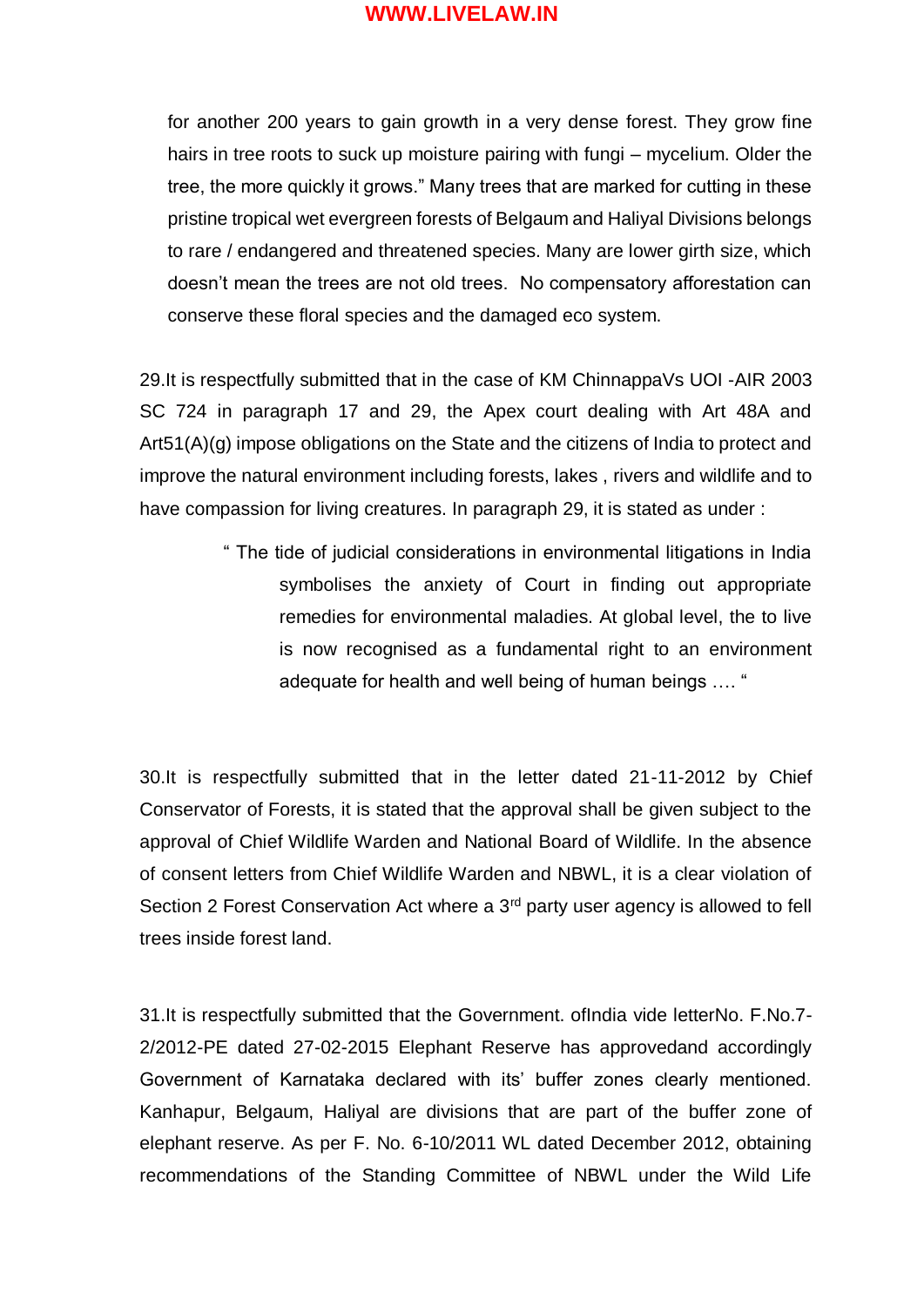(protection) Act 1972 with respect to the areas, for which this process is mandatory under the law, and also in compliance to relevant Hon'ble Supreme Court orders.

32.It is respectfully submitted that as per the press information bureau published by Ministry of Road Transport and Highways as of 23<sup>rd</sup> Mar 2017, the four laning of National Highway is based on threshold traffic for 4-laning of NHs from 15,000; 11,000; and 8,000 Passenger Car Units (PCUs) per day to 10,000; 8,500 and 6,000 PCUs/day for Plain, Rolling, and Mountainous/Steep Terrains respectively. It is submitted that the Chief Conservator of Forests vide letter No:A7/LND/NHAI/FC/PRP/BGM/2012-13 dated 03-10-2012 states the current width of the road at 7m in forest area. The proposal to four lane the stretch inside forest area would mean widening a 7m existing road to as wide as 45 m. It is humbly submitted that in the backdrop of the geological fragility of the landscape of Western Ghats and the effect of recent floods in mountainous Kodagu, Wayanad and Idukki which are again on the Western Ghats clearly gives human induced green cover loss as a primary cause of landslides. It is important to highlight that though NHAI has a standard width procedure for road widening, it has to consider the fragility of the ecology of certain sections, wildlife movement, wildlife corridors and population density for widening. India is a thickly populated land with 4 big cats and many large mammalian species that needs a large terrain co existing in this landscape, unlike the Western World. A one size fits all model for development in India is a faulty approach considering we need to accommodate development by conserving the rich natural heritage of this country. It is highly unscientific to use the same width uniformly across all kinds of terrains, eco fragile lands, landslide prone areas and forest zones. Blasting and use of heavy machinery to remove large rock structures to widen roads in steep terrains has proven to have long lasting consequences on the stability of the land. NHAI by deforesting the landscape of its' century old mother trees with root structures that can run upto many kilometres are triggering a series of land instability issues in the terrain, thus putting both humans and animal species at severe risk during heavy rains.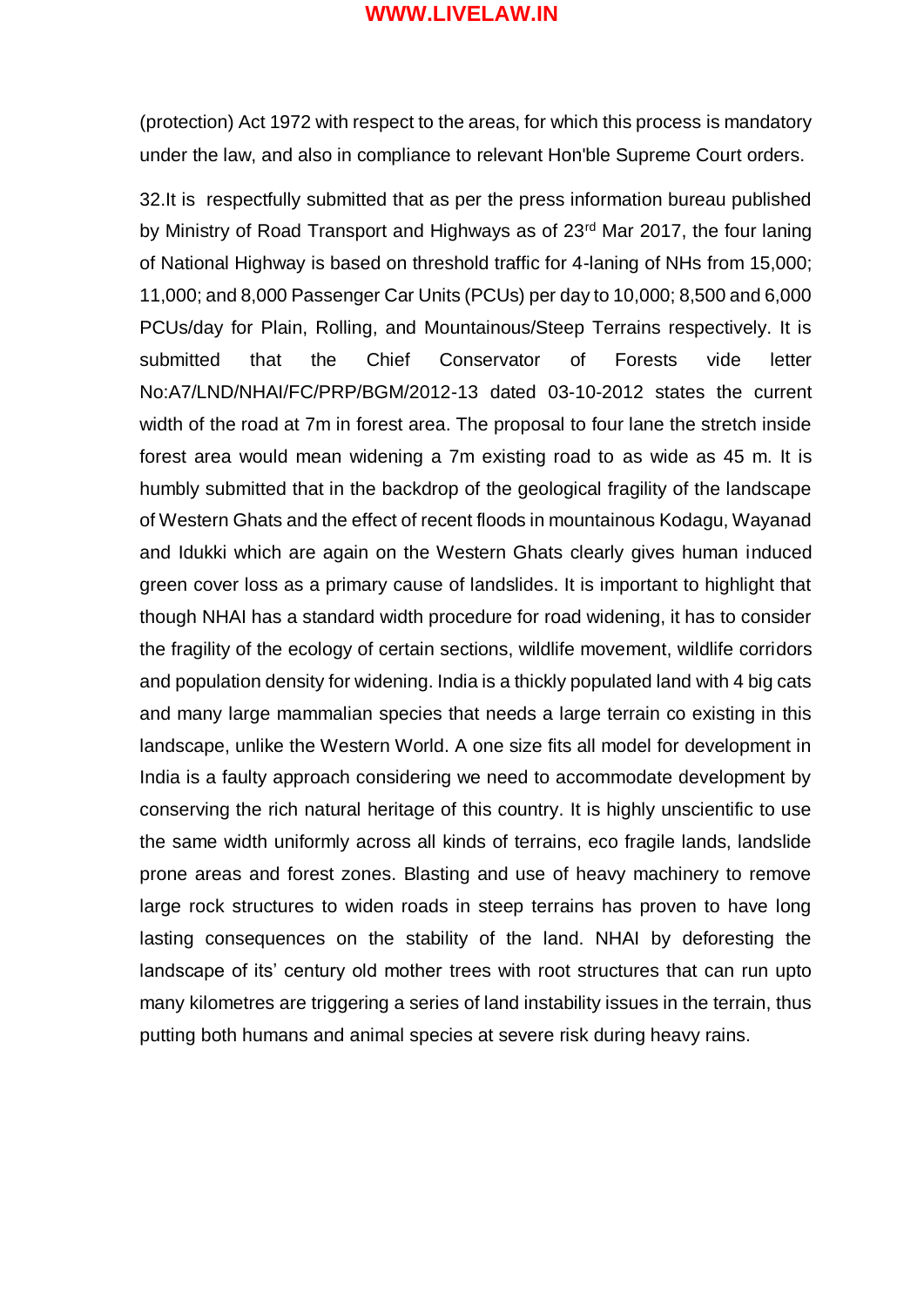#### **GROUNDS FOR INTERIM RELEIF**

33.It is respectfully submitted that the Respondent 3 is without getting clearance from the Wild Life Board and not acquiring the required land from the private parties as on today cannot destroy the Elephant Reserve and Dense forest in the District of Balgavi and surrounding districts for the purpose of widening the NH4-A.

34.It is respectfully submitted that the Government. of India vide letter No. F.No.7- 2/2012-PE dated 27-02-2015 Elephant Reserve has approved and accordingly Government of Karnataka declared with its' buffer zones clearly mentioned. Kanhapur, Belgaum, Haliyal are divisions that are part of the buffer zone of elephant reserve. As per F. No. 6-10/2011 WL dated December 2012, obtaining recommendations of the Standing Committee of NBWL under the Wild Life (protection) Act 1972 with respect to the areas, for which this process is mandatory under the law, and also in compliance to relevant Hon'ble Supreme Court orders.

35. It is therefore prayed that this Hon'ble Court by way interim order restrain the  $3<sup>rd</sup>$ Respondent from widening the roads under NH4-A which are passing through the Core, Reserve Forest and Elephant Reserve also Tiger Reserve falling under 4/6 lane (A) Belagavi Bypass(Western), BelagaviByepass (Eastern) and Notified Core Areas of Dandeli Wildlife Sanctuary, Buffer Area falling under Yallapur,Kriwatrtietc as notified by the Government of Karnataka vide Notification Bearing No.FEE 362 FWL 2014 dated 26-03-2015 as per Annexure 'M' pending disposal of the Writ Petition in the interest of justice and equity.

#### **PRAYER**

36.The Petitioners therefore pray that this Hon'ble Court be pleased:

A.To issue an appropriate writ, order or direction, to stop illegal road widening under the Forest Conservation Act 1980 and Wildlife Protection Act 1972 undertaken by the 3rd Respondent in the Districts of Belagavi and surrounding districts.

B. To direct the respondents to adhere to theMoEF's recommendation of the sub committee on guideline for roads in protected areas,F.No.6-62/2013 WL, Dated